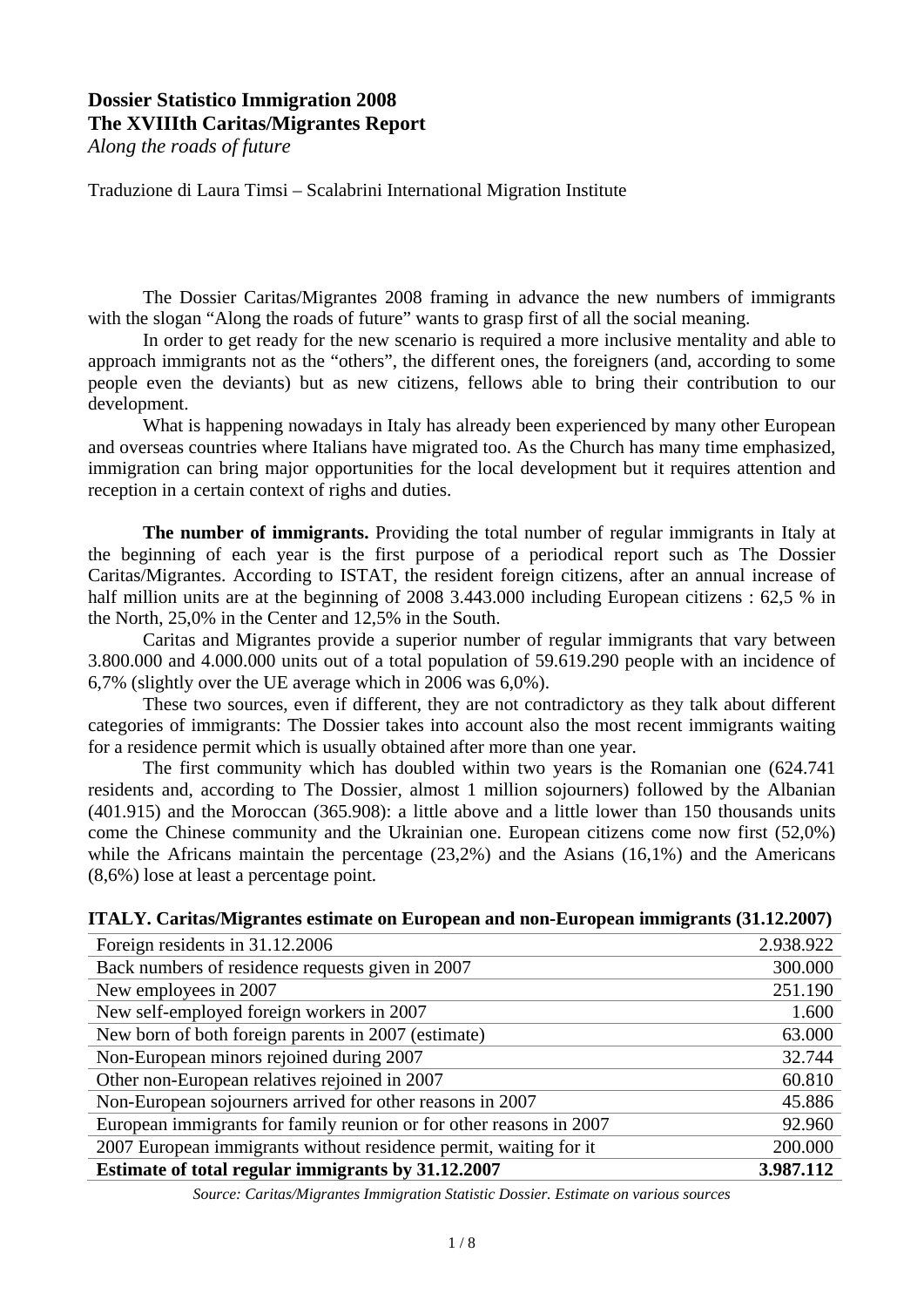**The structural dimension and the flows.** Statistic sources state unanimously the followings:

- The considerable total presence of foreign citizens
- The major annual increase
- The incidence of women equaling the male one
- The major pull-factor of Central-Northern regions
- The increasing presence in the South as well
- The continuous need for additional labor force
- The increasing trend towards settlement
- The increasing familiar character of the settlement
- The increasing ratio of minors and second generation
- The plurality of countries of origins and of cultural and religious traditions

Another indicator of establishment is also the increasing investment in houses. Among Italians, those who own their houses are 8 out of 10, whereas only 1 out of 10 immigrants does that but the gap is decreasing continuously: in 2007 120.000 acquisitions were made by immigrants.

This means that immigrants will settle in Italy and will increase in numbers: this is the reason why we can say that immigration gets a structural dimension. In Europe, our country is on the top as far as immigrants are concerned and the term "foreigner" doesn't fit anymore to define a presence which has become so deeply rooted and increasing as well.

The global dimension of the major Italian cities foresees the future of the rest of Italy. In Milan the incidence of foreign citizens amounts to 14% and 1 out of 4 is minor (almost 50.000 out of a total of 200.000) whereas in Rome the incidence is of 10% and the whole immigrant population reaches 300.000 units.

**The flows during the last three years.** In the period 2005-2007 almost I million and 500.000 employment requests for foreign workers have been made by Italian family firms: 251.000 in 2005, 520.000 in 2006, and 741.000 in 2007, first with an incidence of 10 %, then 20% and then 25% in 2007 in comparison with already resident foreign population (as high as 33%in comparison with foreign workers already employed). The flows registered during the last decade are the highest in the history of Italy, comparable -if not higher- with the consistent exodus of Italians during postwar period.

Behind such huge and fast events we can also detect some abuses. This, however, cannot ignore the fact that immigration contributes a lot to the needs of our country. The demographic transition turns Italy from a country with an advanced average age into one of the oldest countries in the world, while the market – in order to produce wealth – continuously demands labor force. Immigrants are a young population: 80% are under 45 years old while over 55 are very few. Moreover, the fertility rate of foreign women can provide population replacement (2,51 children per woman) unlike Italian women (whose average rate is 1,26 children).

Taking into account the requests, but not considering the initial number of 170.000 new entries, we can argue that in 2007, in Italy at least half million people were already settled and inserted in the black labour market. However, they were not provided with residence permits and this stresses the need for a more efficient management of the employment market.

Therefore, more organic actions are requested to monitor the inflows that cannot be dealt with by identification or expulsion Centers or by repressive procedure.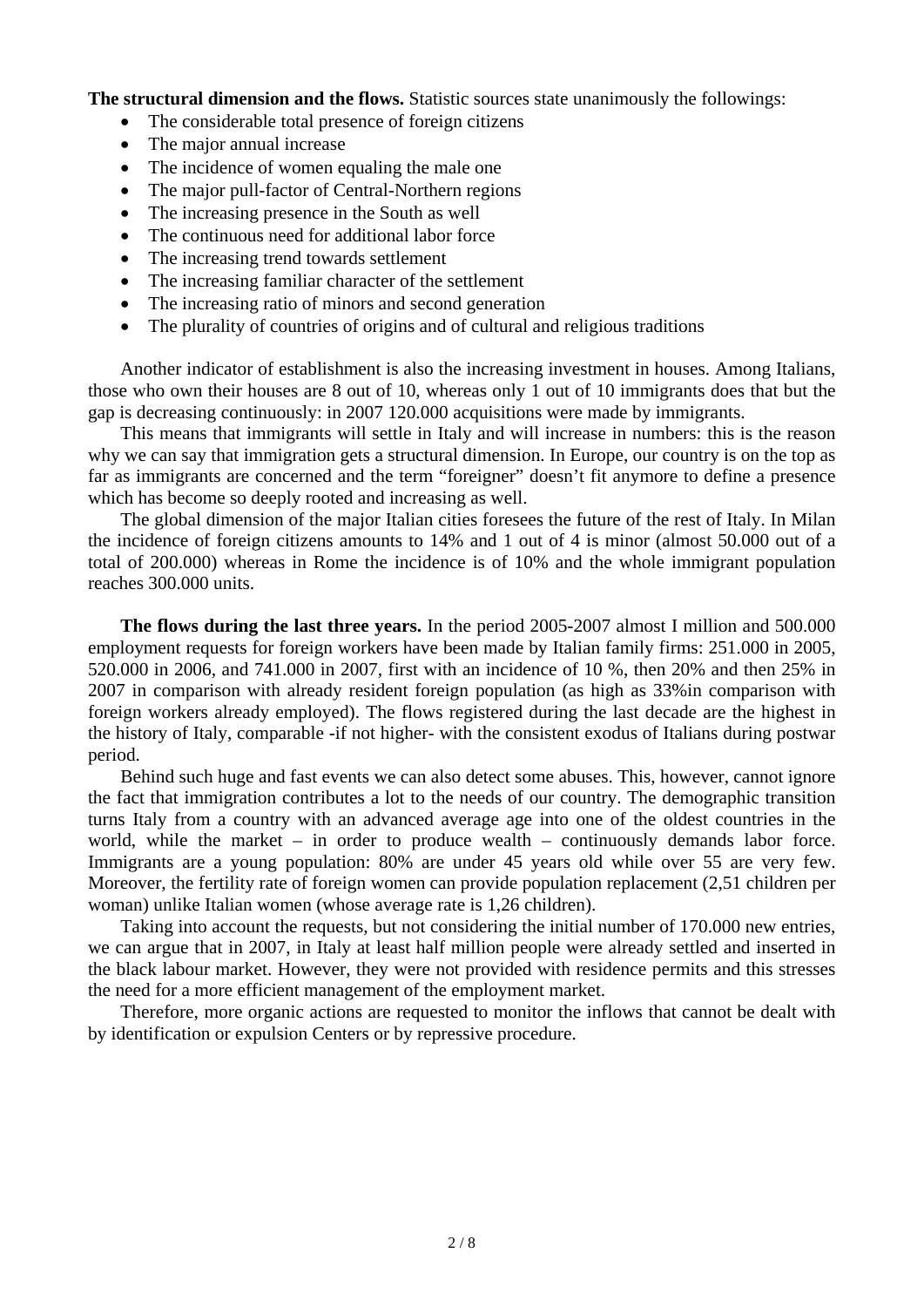| Demographic data                             | 2005       | 2006                  | 2007       |
|----------------------------------------------|------------|-----------------------|------------|
| Resident population (ISTAT)                  | 58.751.711 | 59.131.287            | 59.619.290 |
| of which foreign citizens                    | 2.670.514  | 2.938.922             | 3.432.651  |
| Foreign presence                             | 4,5        | 5,0                   | 5,8        |
| Caritas Migrantes Statistic Dossier Estimate | 3.035.144  | 3.690.052             | 3.987.112  |
| % foreign women                              | 49.9       | 50,6                  | 50.4       |
| Foreign new-born                             | 52.000     | 57.000                | 63.000     |
| <b>Minors</b>                                | 586.000    | 666.000               | 767.000    |
| School enrollment                            | 424.683    | 500.512               | 574.133    |
| Acquired citizenship                         | 19.266     | 35.766                | 38.466     |
| New workers's rates                          | 170.000    | 170.000               | 170.000    |
| Presented requests                           | 251.000    | $+350.000$<br>540.000 | 741.000    |

**ITALY. Italian immigration during 2005-2007**

*Source: Caritas/Migrantes Immigration Statistic Dossier. Estimate on various sources*

**The increasing integration among Italians.** The connection between immigrants and Italians is getting closer and closer each day, ones cannot go without the others even if the undeniable advantages are accompanied by problems that demand solutions.

We must underline three aspects that state for the stronger and stronger ties and show that a clear cut of the Italian and immigrant population is unconceivable.

1. For the majority of cases, immigrants are concerned with obtaining the long-time residence permits that used to be called "carta di soggiorno". As they understand that their stay will not be temporary they rejoin their families or get married and make up families. Thus, it doesn't surprise much that a lot of them begin their migratory story as regulars and end up as irregulars, due to the complexity and the contradictory aspects of the legislation.

2. Immigrants not only live close to us but also develop relationships of true sharing. In 2006, 1 out of 10 marriages involved an Italian and a foreign partner (24.020 out of 245.992 marriages), amount which is more than double in comparison with marriages involving both foreign partners.(10.376). In nine regions of the North the incidence of mixed marriages reaches even 25% of marriages. Mixed couples who last in time stand for a very promising reality regarding cultural exchange.

3. The acquirement of citizenship is more and more functional to the project of settlement and equal insertion, which shows also that they appreciate our country. In 2007, 38.466 immigrants became Italian citizens, almost double in comparison with three years before. However, this figure is very low if we compare it to those 700 thousands of citizenship cases registered in Europe, almost 2000 a day of which only one hundred in Italy, country that in The Union registers one of the lowest naturalization rates.

**An indispensable labor contribution.** In Italy, especially among immigrants, black labor market is enormously spread not only among both families and firms to an extent which is not experienced in other industrialized countries. Also the official labor statistics confirm the important contribution of these workers, both Europeans and from other continents. Altogether, we are dealing with more than one million and five hundred persons representing in some sectors more than 10% of the employees.

The major concentration of immigrant workers, which means two thirds of the total, is in the North. In Brescia 1 worker out of 5 is born abroad, in Mantova, Lodi and Bergamo 1out of 6, In Milan 1 out of 7. While in Brescia 1 employee out of 3 is born abroad and in Milan 1 out of 4, in Lombardy this category represents almost half of the employees. In Veneto, at the beginning of year 2000, 20.000 firms resorted to foreign workers while now 40.000 firms do that. In Lazium only a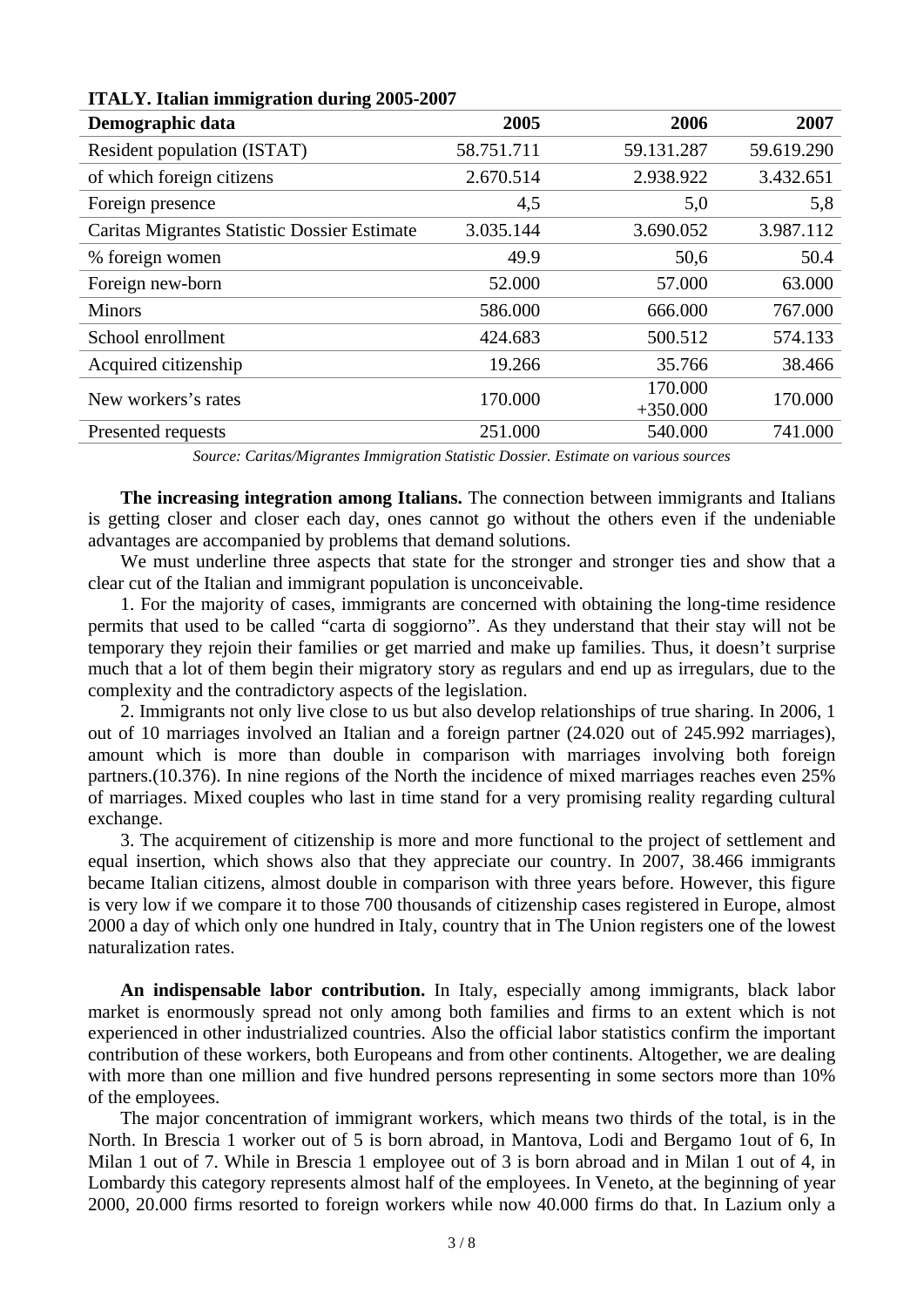tenth of immigrant workers is born abroad, which equals the percentage of the South, where in some sectors like agriculture, constructions and family care for which immigrant labor force has become indispensable.

The high immigrant presence in the labor market accounts also for the high labor union membership (814.311 persons) which amounts to 15% of all members and as high as 12% of all active members, not counting the retired people.

| Activity rate                     |       | Workers born abroad                                   | 2.704.450     |
|-----------------------------------|-------|-------------------------------------------------------|---------------|
| Foreign citizens                  | 73,2% | New employees born abroad                             | 599.466       |
| Italian citizens                  | 61,9% | Balance between employment and suspension             | 198.033       |
| Employment                        |       | New employees over employees percentage               | 22,2%         |
| Foreign citizens                  | 67,1% |                                                       |               |
| Italian citizens                  | 58,1% | Firms of foreign born immigrants                      | 165.114       |
| Unemployment                      |       | Foreign labor union members (CGIL, CISL,<br>UIL, UGL) | 814.311       |
| Foreign citizens                  | 8,3%  | Work accidents involving persons born abroad          | 140.579       |
| Italian citizens                  | 5,9%  | The incidence of foreigners over all accidents        | 15,4%         |
| Foreign women                     | 12,7% | Remittances sent from Italy (thousands of<br>euros)   | 6.044.060     |
| Foreigners workers<br>in services | 84,4% | Estimate of immigrant's fiscal drag (in euros)        | 3.749.371.530 |

**ITALY. Immigrant's participation at economy and labor market (2007)** 

*Source: Caritas/Migrantes Immigration Statistic Dossier. Estimate on various sources* 

**A labour contribution necessary also in the future.** Small firms are responsible for three quarters of employment cases and this due to the peculiar structure of our productive system. The plight differs greatly from post war migration context when millions of southerners were absorbed by big factories of Northern Italy, Germany, Switzerland and other European countries. This accounts also for immigrant's spread all over the territory.

 Their entire activity rate is, on average, equal to 73,2% (of 88% for the male workers only) which is 12 percentage points higher than Italian's rate whereas their unemployment rate is two points higher (8,3% on average and 12,7% for the female workers only), but still having values three times higher in some communities like the Moroccan one.

 The rates of agriculture workers (7,3%) and services employees (53,8%) in 2005-2007 have increased with 2 percents over industry (35,3%).

 Insertion typologies reveal the different features of territory. In the north firm employment and self-employment prevail, in the Centre, self-employment and family care and in the South, family care and agriculture work.

 In spite of a difficult economic context, the foreigners' work is needed for the welfare of the market. This implies a more flexibility of quotes rather than inflows closure on prejudgement bases. Immigrant workers are responsible for two thirds of Italian employment growth (234.000 new workers in 2007).

 **The increase of immigrant entrepreneurs.** Immigrants accept the jobs offered to them and increasingly create their own jobs, especially after they would overcome the first difficult phase of their integration. Self-employment regards more than one tenth of the adult foreign population with 165.114 firm owners, 52.715 associates and 85.990 other societal structures, with an increase of one sixth in comparison with may 2007, with a faster pace than Italian firms.

 85% of the firms having immigrant owners had been established since year 2000 when, under various aspects, immigrant settlement has become more obvious. In the top of communities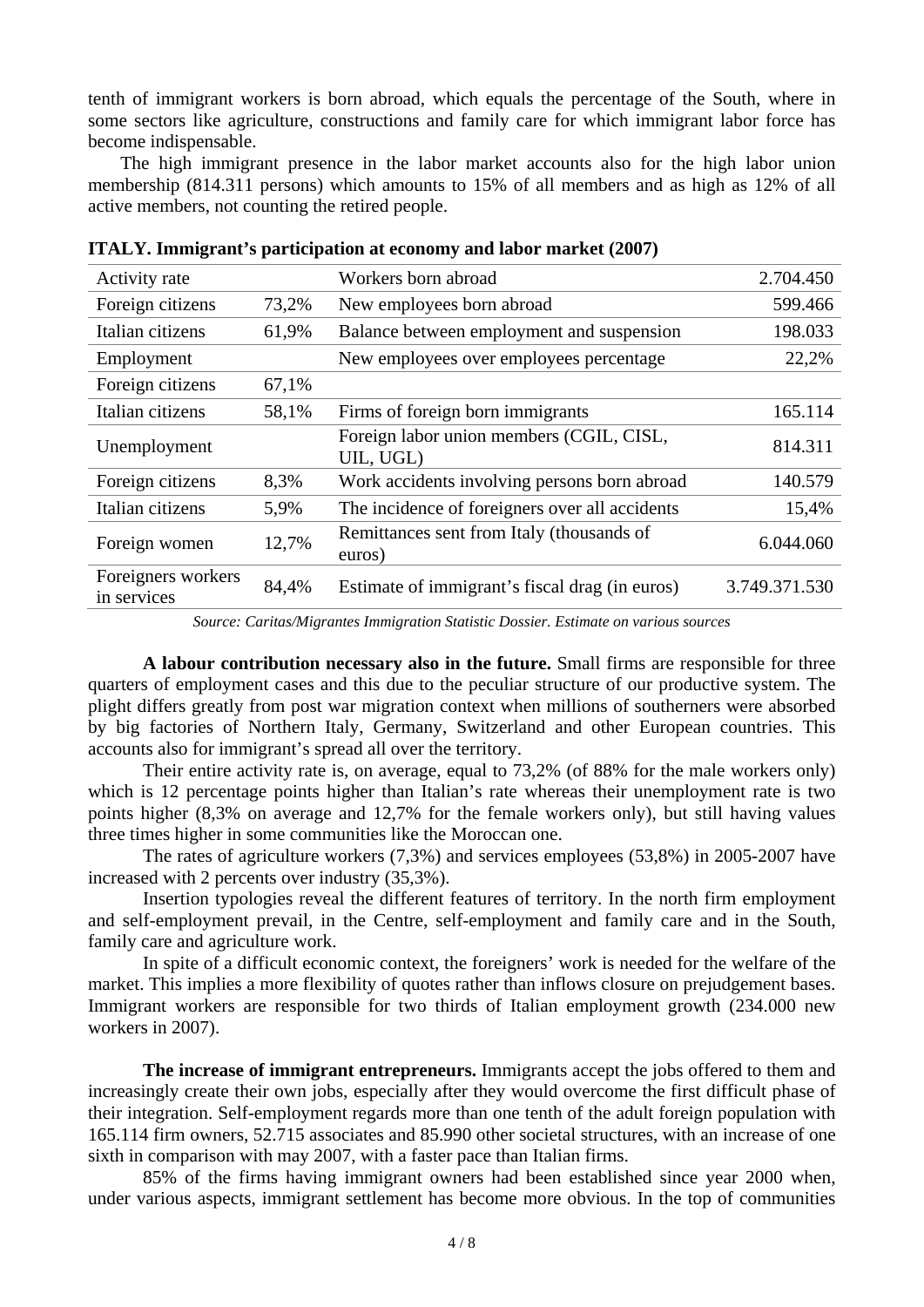with highest numbers of firm owners (more than 2000) are the Moroccans, Romanians (greatly increasing) and Chinese, followed by the Albanians with 17.000 owners. A major concentration is to be found, at the present time, in certain sectors: 4 out of 10 firms are engaged in constructions, dynamic sector that covers the entire Italy, and almost 4 in commerce.

 Supposing that entrepreneurial immigrants rate was equal to Italians' one, the number of firms would double and go over 300.000 units with benefits in terms of wealth production and new labour offer, hopefully also in other sectors with high technology and innovation character, thus avoiding the confinement of immigrant's contribution to lower levels.

*The Dossier has chosen as case study "The Consorzio Interpreti Traduttori" (ITC) established in Rome, in 2006, but operating all over Italy. The consortium provides Commissions for acknowledgement of refugees' status and Centres for reception and identification, with 823 members of both genders , for the majority graduated (even though in 4 cases out of 5 their title hasn't been acknowledged), who come from different continents and have a relative residence seniority (only one third is living in Italy for less than 10 years) and are adults (more than half of them is over 35 years old), in a quarter of the cases born and grown up in Italy, speaking perfectly different languages.* 

 **Producers of wealth and not catered for.** The dossier, in collaboration with the Commission for Social Exclusion Research, immigrant associations and cooperative society Codres has conducted in Roman area a representative research on a sample of more than 900 immigrants.

 The results are significant and lead to the idea that immigrants are more exposed to poverty risk than Italians because they benefit of a minor social protection. They overcome the first major difficulties thanks to family and friends networks which are rarely supported by public structures.

 Even though the average net income isn't high (about 900 euros), around two thirds of the interviewees consider themselves satisfied with their occupational insertion. They try to be content with what they have and their expenses cover mostly the basic needs. Research results and official statistics reveal that they do not feel like a group of assisted people.

 According to ISTAT data (2005) 136,7 millions of euros have been spent by municipalities for specific actions in favour of immigrants. And this accounts for 2,4% of their social costs, equal to 53,9 euro per person. Considering that immigrants benefit also of social services assigned to population in general, the money spent on their behalf would reach maximum 1 billion euros and would be abundantly covered by their incomes.

 An estimate of the dossier has emphasised that the fiscal taxes of immigrants in 20007 was 3 billions and 749 millions of euros of which 3, 1 billions only for Irpef taxes and the rest for different other items (additional regional Irpef, Ici, mortgage and cadastral taxes) among which the most consistent are those for registry taxes, (137,5 millions) and substitutive tax of the firm income (254,5 millions of euros)

 These numbers are not surprising taking into account also that, according to Unioncamere, immigrants contribute with 95 to the Gross Domestic Product.

 Immigrants assure also a substantial economic contribution for the countries of origin through remmitances which in 2007 had amounted globally to 37 billions of dollars whereas in Italy have reached 6 billions euros, a quarter more than in 2006, prevalently towards developing countries, in particular towards China and Philippines.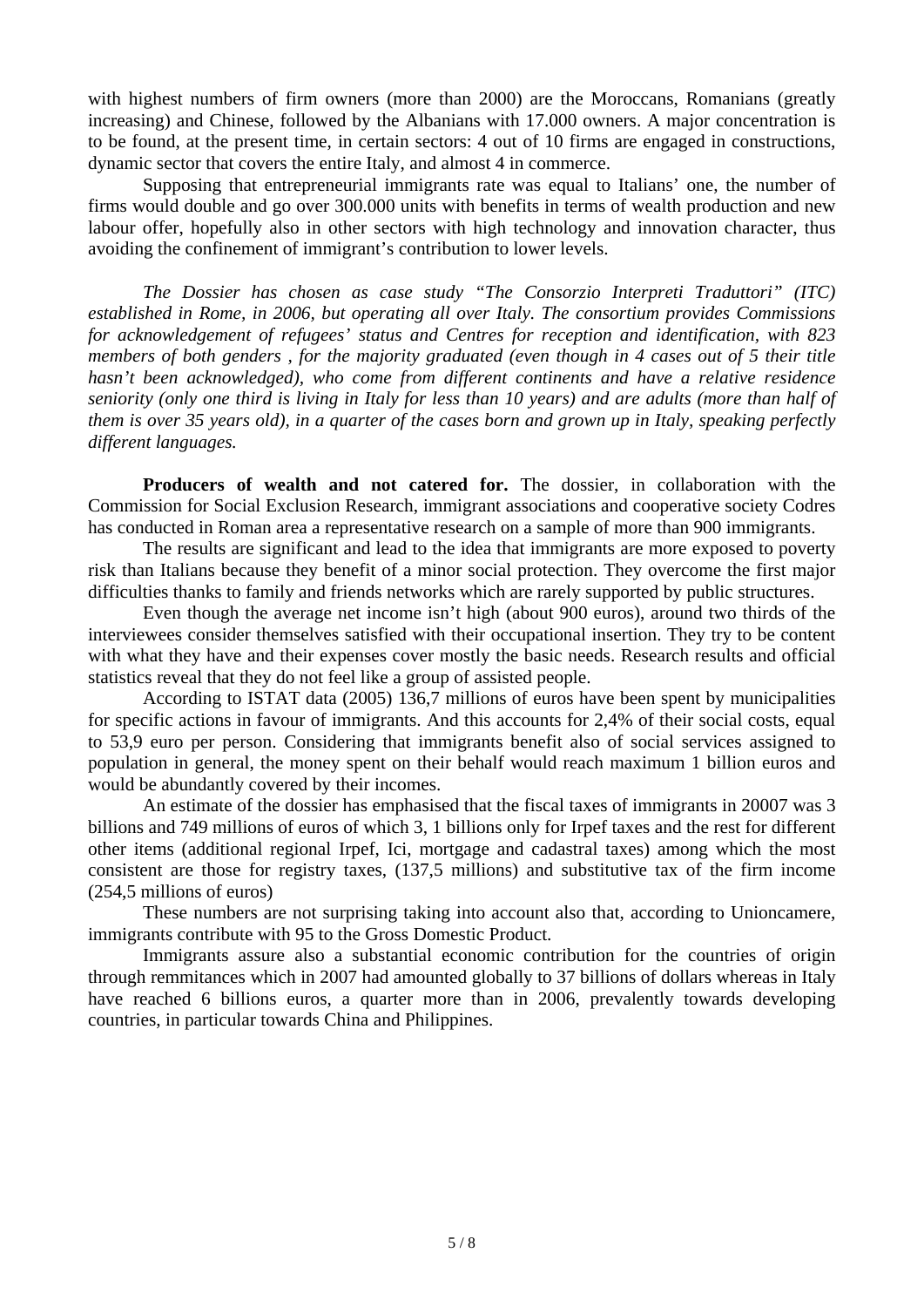| <b>Taxes</b>                      | <b>Taxes estimates</b> |
|-----------------------------------|------------------------|
| <b>IRPEF</b>                      | 3.113.421.680          |
| <b>Additional Regional IRPEF</b>  | 146.324.372            |
| <b>Additional Municipal IRPEF</b> | 43.016.010             |
| I.C.I.                            | 10.536.068             |
| Cadastral taxes                   | 22.008.000             |
| Mortgage taxes                    | 22.008.000             |
| Registry taxes                    | 137.550.000            |
| Substitutive tax                  | 254.507.400            |
| <b>TOTAL</b>                      | 3.749.371.530          |
|                                   |                        |

*Source: Caritas/Migrantes Immigration Statistic Dossier. Estimate on various sources* 

**School and university.** In 2007 65,000 children were born of foreign parents and considering also the number of minors who came immigrated for family reunion, it is obvious that the minor population is increasing in Italy at a pace of 100.000 units/year. The total number of foreign minors is 767.060 of which as many as 457.345 are second generation children or born in Italy, so foreigners only from a juridical point of view.

The number of students -children of immigrants increases with 70.000 units/year and have almost reached to 600.000 units in the school-year 2007-2008 (574.133) with an average incidence of 6,4% (but by 10% or more in Lombardy, Veneto, Emilia Romagna, Umbria) and a major concentration in primary and secondary school. A little less than 100.000 are Romanians (92.724), Albanians (85.195), Moroccans (76.217), almost 30.000 Chinese, 20.000 Ecuadorians, 15.000 Tunisians, Serbs and Montenegrins.

A school system with precarious means for adequate insertion implies many problems especially when the transfer occurs during the school-year. According to ministerial sources 42,5% of foreign students cannot cope with study requirements, lack school preparation and get behind especially in secondary school where 19% of the students enrolled are over 18 years old. Another major problem is the excessive orientation of these children towards technical-professional sectors.

Globalization concern also Italian universities where 47.506 foreign students are enrolled, double in comparison with just 10 years ago but still under represented. On the other hand, our school system has a low international profile since only two Italian universities (Bologna and Rome-La Sapienza) are among the most prestigious 200 universities in the world ranking only 173rd and 183<sup>rd</sup> place.

Foreign students are only 2,6 % of the whole university population (1.809.186), therefore a low rate in comparison with the average of OCSE countries(7%). The foreign new university students enrolled yearly are 10.000 (60% females). Moreover doctorate students are 2.136 out of 38.890 (5,9%), master students of both first and second level are 2.385 out of 43.127 (5,5%) and yearly 5000 bachelors.

**Immigrants' languages and cultures.** Relevant is also the cultural richness that immigrants bring with their many languages. (The Dossier, through a study conducted by Siena University for Foreign Students, has already counted in 2001 150 languages). Not only that these languages represent a richness for their contents but they also act as flywheels for the commercial contacts with the countries of origin as, for instance, chinese, arabian, russian and spanish language.

The mother tongues that usually not stand in the way of learning Italian are indispensable in protecting the original cultural identity and the life of different communities. The NGO Cospe has registered in 2007 146 publications in immigrants' languages of which two thirds created in the last 5 years: 63 newspapers (mostly mothly), 59 radio programs, 24 TV programs (mostly weekly) in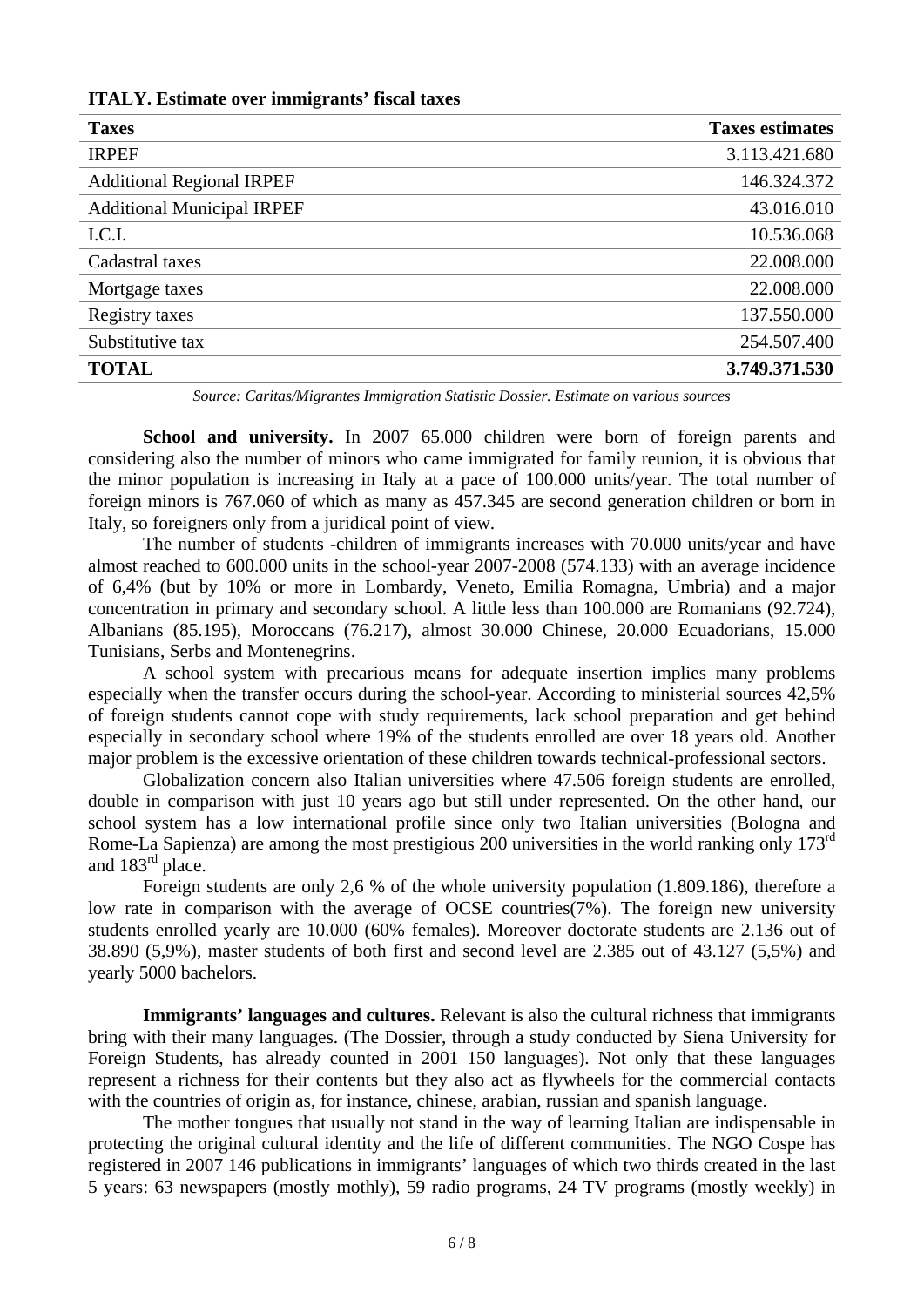collaboration also with major pubblishing houses as "Metropoli", "La Republica" newspaper and "Stranieri in Italia". In this sector are employed 800 people of which 550 of foreign origin. In this connection the professions' law is bound to be changed since, in Italy, a foreign publication can be directed only by Italian journalists who, many times, are not familiar with the languages of the publications themselves. Regarding deontology "Carta of Rome" has been signed, document that, on the other hand, needs concrete means of application.

**Criminality problem.** The charges against foreign citizens have increased from 89.390 cases in 2001 to 130.458 cases in 2005 (the most recent available ISTAT data). Total charges have increased by 45,9% in this period and the incidence of foreign criminality (involving both, regular and irregular immigrants) has increased from 17,4% to 23,7% while the regular foreign presence has doubled (from 1.334, 889 to 2.670.514 foreign residents).

It is usually believed that foreign citizens have a higher rate of delinquency than Italians, without considering the fact that charges against "foreign population" include irregular immigrants and transit persons as well, be them tourists or business man, not accounted for precisely.

A particular case concerned Romanian community which represents a quarter of the total foreign presence and is involved in a sixth of criminal charges against foreign citizens. This is why Romanians are pointed out as a presence with "high criminal potential". Without ignoring that the issue is very delicate , the dossier argues on statistical findings that the majority of Romanians are honest persons.

Besides, according to the same Report over Criminality, published in 2007, by the Minister of Interior, taking into account that irregular immigrants are mostly involved , the incidence of regular foreign citizens on total criminal charges equals the percentage of foreign population on the total one. On the other hand, immigrants are involved especially in crimes in connection with exploitation of prostitution, extortion, smuggling and receiving stolen goods.

Another particular case concerns roma population towards whom people have resorted to the "self-made justice"(the case of Campo Ponticelli, in Naples, under the stereotypical belief that roma people kidnap children ) and, for the first time, people expressed the hypothesis of fingerprinting the minors of the community, a group already so stigmatized.

According to Caritas and Migrantes also, criminality compromises a fair social living and the delinquents should be condemned and punished but in a re-educational approach and without any form of legal discrimination. The culture of lawfulness is not the mere result of repressive action but needs more inclusive social policies because prevention and integration must go together, while expressions as "zero tolerance" are more than abused in our country.

**A future together with immigrants.** The ISTAT estimate (June, 2005) on Italian population up to year 2050 gives new dimensions to the consequences of Italian population's "extinction". In the same time it underlines the increasing role of immigrants in a negative demographic context, even though births will not go below 50.000 units.

The three scenarios assumed by ISTAT (low, medium and high, according to different parameters) indeed take into consideration the increase of old-aged population and the decreasing of the active one. In all the three cases the average age will grow from 42, 8 years in 2007 to 49 years at the half of the century. The active population will decrease from 39 millions people in 2007 to 30,8 millions in 2051 according to the low scenario, to 33,4 millions according to the medium scenario and to 35,8 millions according to the high scenario. In comparison with the present 11,8 millions of people aged 65 or over , according to the high scenario, in 2051 they will be 22,2 millions, 20,3 millions according to the medium scenario and 18,3 millions according to the low one.

As far as the residents are concerned, in comparison with 59,1 millions at the beginning of 2007, their number will increase in 2031 in both medium (60,3 millions of which 53,9 Italians) and high scenario (64,6 millions of which 55,5 millions Italians). The same thing will happen in 2051 when we'll have, 61,6 millions habitants of which 59,9 millions Italians (medium scenario), and